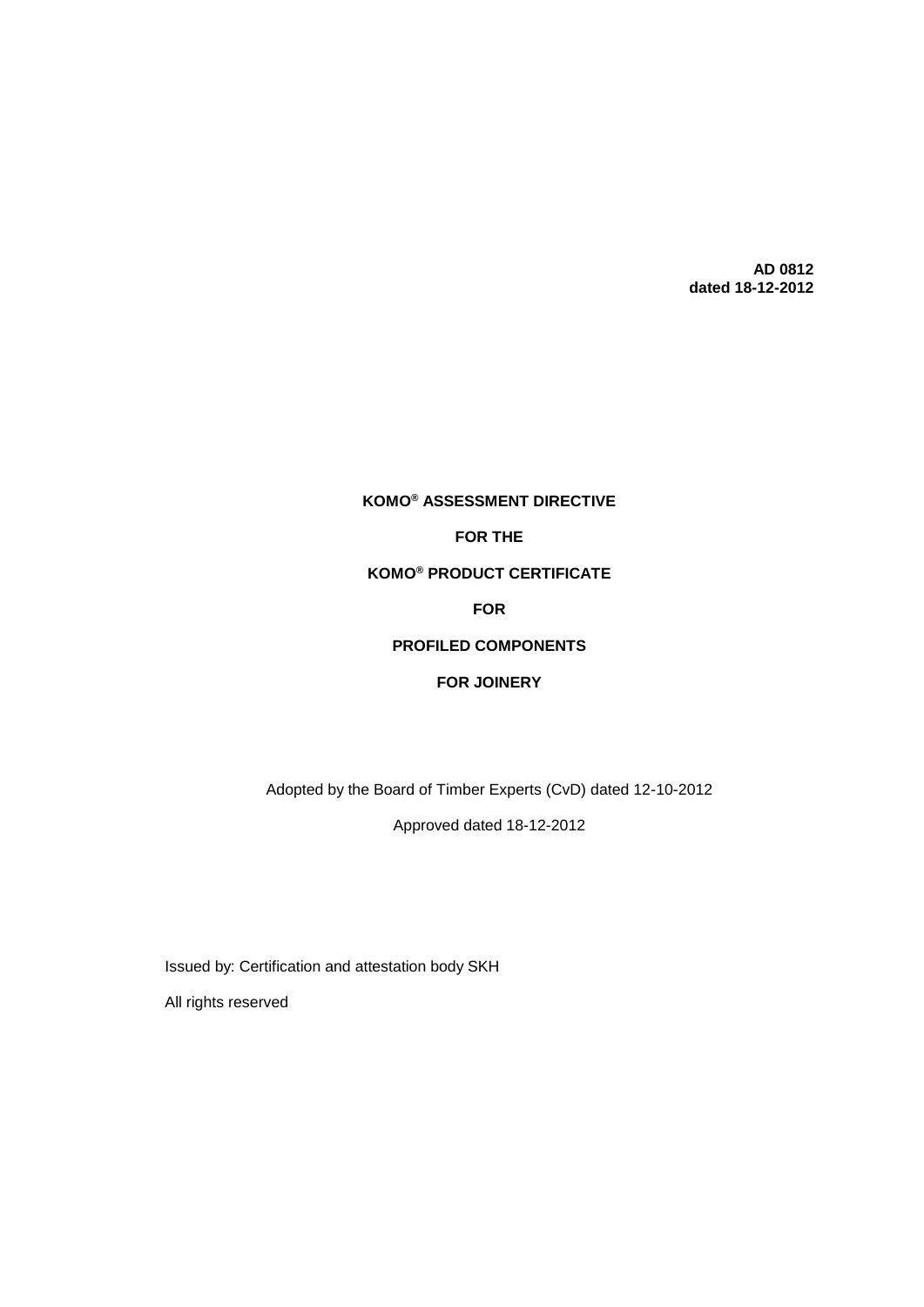# **GENERAL INFORMATION RELATING TO THIS PUBLICATION**

This KOMO® assessment directive was declared binding by the certification and attestation body SKH in accordance with the SKH Regulations for Certification and shall apply to the issue of a KOMO® product certificate "Profiled components for joinery" as from 18 December 2012.

This KOMO® assessment directive replaces assessment directive AD 0812 "Wooden glazing beads, nose-shaped mouldings and threshold coverings for wooden façade elements", dated 06-02-2004.



Publisher:

Certification body SKH PO Box 159 6700 AD Wageningen, the Netherlands Telephone + 31 (0) 317 453 425<br>Fax + 31 (0) 317 412 610  $\begin{array}{r} \n\text{Fax} \\
\text{F-mail} \\
\text{Final} \\
\text{Mail} \\
\end{array}$  + 31 (0)317 412 610 E-mail mail@skh.org<br>Website http://www.skh http://www.skh.org

No part of this publication may be reproduced and/or disclosed by any means, including print, photocopy and microfilm, nor used for any other purpose than that for which it has been prepared, without the express written permission of SKH.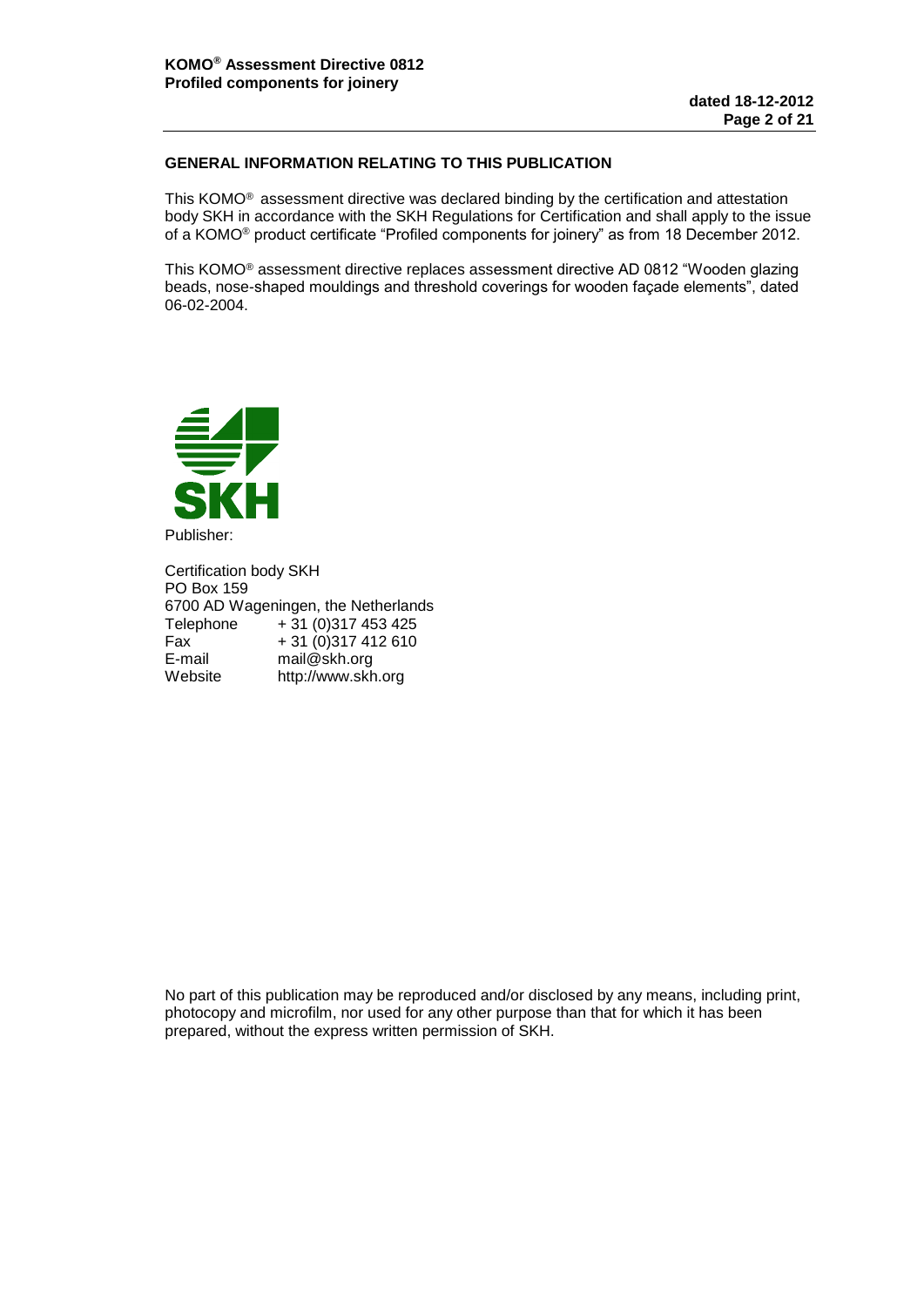# TABLE OF CONTENTS

| 1    |                                                                                                |  |  |  |  |  |
|------|------------------------------------------------------------------------------------------------|--|--|--|--|--|
| 1.1  |                                                                                                |  |  |  |  |  |
| 1.2  |                                                                                                |  |  |  |  |  |
| 1.3  |                                                                                                |  |  |  |  |  |
| 1.4  |                                                                                                |  |  |  |  |  |
| 2    |                                                                                                |  |  |  |  |  |
| 2.1  |                                                                                                |  |  |  |  |  |
| 2.2  |                                                                                                |  |  |  |  |  |
| 2.3  |                                                                                                |  |  |  |  |  |
| 2.4  |                                                                                                |  |  |  |  |  |
| 2.5  |                                                                                                |  |  |  |  |  |
| 3    |                                                                                                |  |  |  |  |  |
| 3.1  |                                                                                                |  |  |  |  |  |
| 3.2  |                                                                                                |  |  |  |  |  |
|      |                                                                                                |  |  |  |  |  |
| 3.3  |                                                                                                |  |  |  |  |  |
| 3.4  |                                                                                                |  |  |  |  |  |
| 3.5  |                                                                                                |  |  |  |  |  |
| 3.6  |                                                                                                |  |  |  |  |  |
| 4    |                                                                                                |  |  |  |  |  |
| 4.1  |                                                                                                |  |  |  |  |  |
| 4.2  |                                                                                                |  |  |  |  |  |
| 4.3  |                                                                                                |  |  |  |  |  |
| 4.4  |                                                                                                |  |  |  |  |  |
| 4.5  |                                                                                                |  |  |  |  |  |
| 4.6  |                                                                                                |  |  |  |  |  |
| 4.7  |                                                                                                |  |  |  |  |  |
| 4.8  |                                                                                                |  |  |  |  |  |
| 4.9  |                                                                                                |  |  |  |  |  |
| 4.10 |                                                                                                |  |  |  |  |  |
| 4.11 |                                                                                                |  |  |  |  |  |
| 5    |                                                                                                |  |  |  |  |  |
| 5.1  |                                                                                                |  |  |  |  |  |
| 5.2  |                                                                                                |  |  |  |  |  |
| 5.3  |                                                                                                |  |  |  |  |  |
| 5.4  |                                                                                                |  |  |  |  |  |
| 5.5  |                                                                                                |  |  |  |  |  |
| 6    |                                                                                                |  |  |  |  |  |
| 7    |                                                                                                |  |  |  |  |  |
| 7.1  |                                                                                                |  |  |  |  |  |
| 7.2  |                                                                                                |  |  |  |  |  |
| 7.3  |                                                                                                |  |  |  |  |  |
|      |                                                                                                |  |  |  |  |  |
| 8    |                                                                                                |  |  |  |  |  |
| 8.1  |                                                                                                |  |  |  |  |  |
| 8.2  |                                                                                                |  |  |  |  |  |
| 8.3  |                                                                                                |  |  |  |  |  |
| 8.4  |                                                                                                |  |  |  |  |  |
| 9    |                                                                                                |  |  |  |  |  |
|      | APPENDIX 1: Timber quality of softwood and hardwood for staircase components of staircases and |  |  |  |  |  |
|      |                                                                                                |  |  |  |  |  |
|      |                                                                                                |  |  |  |  |  |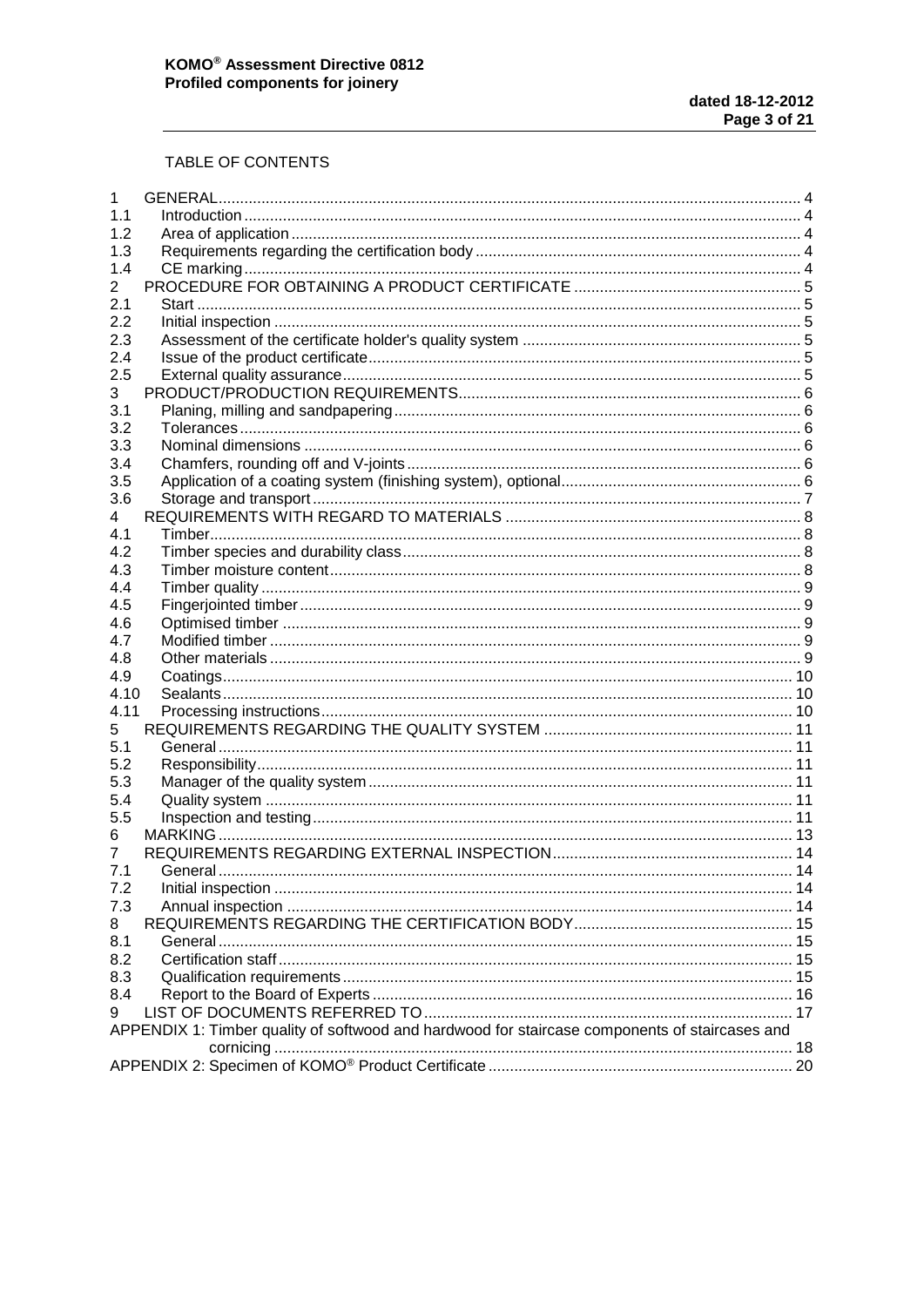# <span id="page-3-0"></span>**1 GENERAL**

#### <span id="page-3-1"></span>**1.1 Introduction**

The requirements laid down in this assessment directive are used by the certification bodies accredited for NEN-EN 45011 and authorised by the Council of Accreditation during the handling of an application for, or the maintenance of, a KOMO® product certificate for 'Profiled components for joinery'. The quality declarations to be issued are referred to as a KOMO® product certificate.

In addition to the requirements laid down in this assessment directive, the certification bodies will formulate additional requirements, in the sense of general procedural requirements for certification, as stipulated in the certification regulations of the relevant body.

This KOMO® assessment directive replaces assessment directive AD 0812 "Wooden glazing beads, nose-shaped mouldings and threshold coverings for wooden façade elements", dated 06-02-2004.

The quality declarations issued on the basis of this superseded assessment directive remain valid until *6 months after the acceptance of the AD*.

The technical field of the AD 0812 is E6: doors, windows, shutters, blinds, gates with window frames for all applications and all wooden constructions.

# <span id="page-3-2"></span>**1.2 Area of application**

The KOMO® product certificate applies to the 4 areas of application listed below:

- 1) the manufacture and supply of glazing beads and nose-shaped mouldings (with the exception of ventilated glazing beads) for the affixing of glass, panels, grids, etc. and/or wooden threshold coverings for the protection of the horizontal water drainage components in wooden façade elements;
- 2) the manufacture of wooden profiles for stiles and thresholds for wooden façade elements (frames and windows);
- 3) the manufacture of wooden profiles for use on wooden exterior doors (such as nosing sills, meeting stiles and ornamental battens);
- 4) the manufacture of wooden components for staircases (such as banisters, spindles, handrails, balusters, risers and covering strips).

Extruded and/or cast profiles do not fall within the scope of this assessment directive. These are covered by AD 0810 'Aluminium profiles for façade elements'.

#### <span id="page-3-3"></span>**1.3 Requirements regarding the certification body**

The certification body must be accredited by the Council for Accreditation for the subject of this AD on the basis of NEN-EN 45011.

#### <span id="page-3-4"></span>**1.4 CE marking**

Relationship between the Dutch Buildings Decree and the European Construction Products Directive (CPD 89/016/EEC):

products for which a harmonised standard (hEN) has been published, or for which an ETA is available, must be provided with CE marking as prescribed by the relevant hEN or ETAG/CUAP. No hEN or ETAG/CUAP is applicable for profiled components for joinery.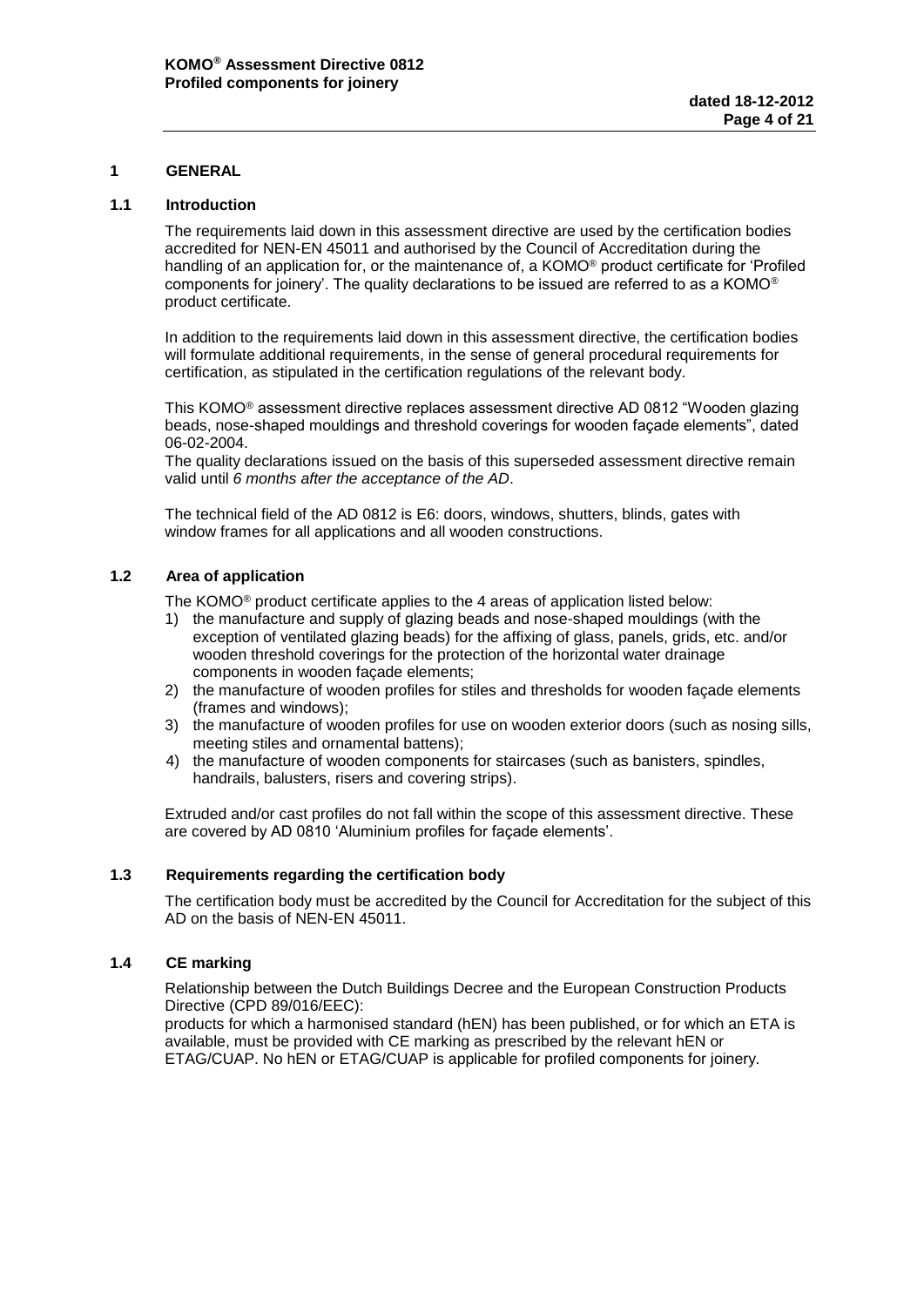# <span id="page-4-0"></span>**2 PROCEDURE FOR OBTAINING A PRODUCT CERTIFICATE**

#### <span id="page-4-1"></span>**2.1 Start**

The applicant for the quality declaration indicates which applications of the profiled elements he manufactures are to be covered by the quality declaration. He indicates which statements are to be included in the quality declaration and supplies the evidence for these statements. He also supplies the data needed for the drafting of the technical specification. The statements that must or could be included are indicated in chapters 3 and 4.

# <span id="page-4-2"></span>**2.2 Initial inspection**

The attestation body checks whether the statements included in the product certificate comply with the requirements laid down in chapters 3 and 4 of this assessment directive.

# <span id="page-4-3"></span>**2.3 Assessment of the certificate holder's quality system**

The attestation and certification body checks whether the applicant's quality system complies with chapter 5.

# <span id="page-4-4"></span>**2.4 Issue of the product certificate**

The product certificate shall be issued in accordance with the specimens established by the Building Harmonisation Committee and in accordance with the general regulations of the certification body, when the initial inspection (2.2) and the assessment of the applicant's quality system (2.3) have been positively concluded. The product certificate declares that profiled wood for joinery complies with chapters 3 and 4.

# <span id="page-4-5"></span>**2.5 External quality assurance**

Once the product certificate has been issued, the checks as described in chapter 7 are conducted by the certification body and attestation body.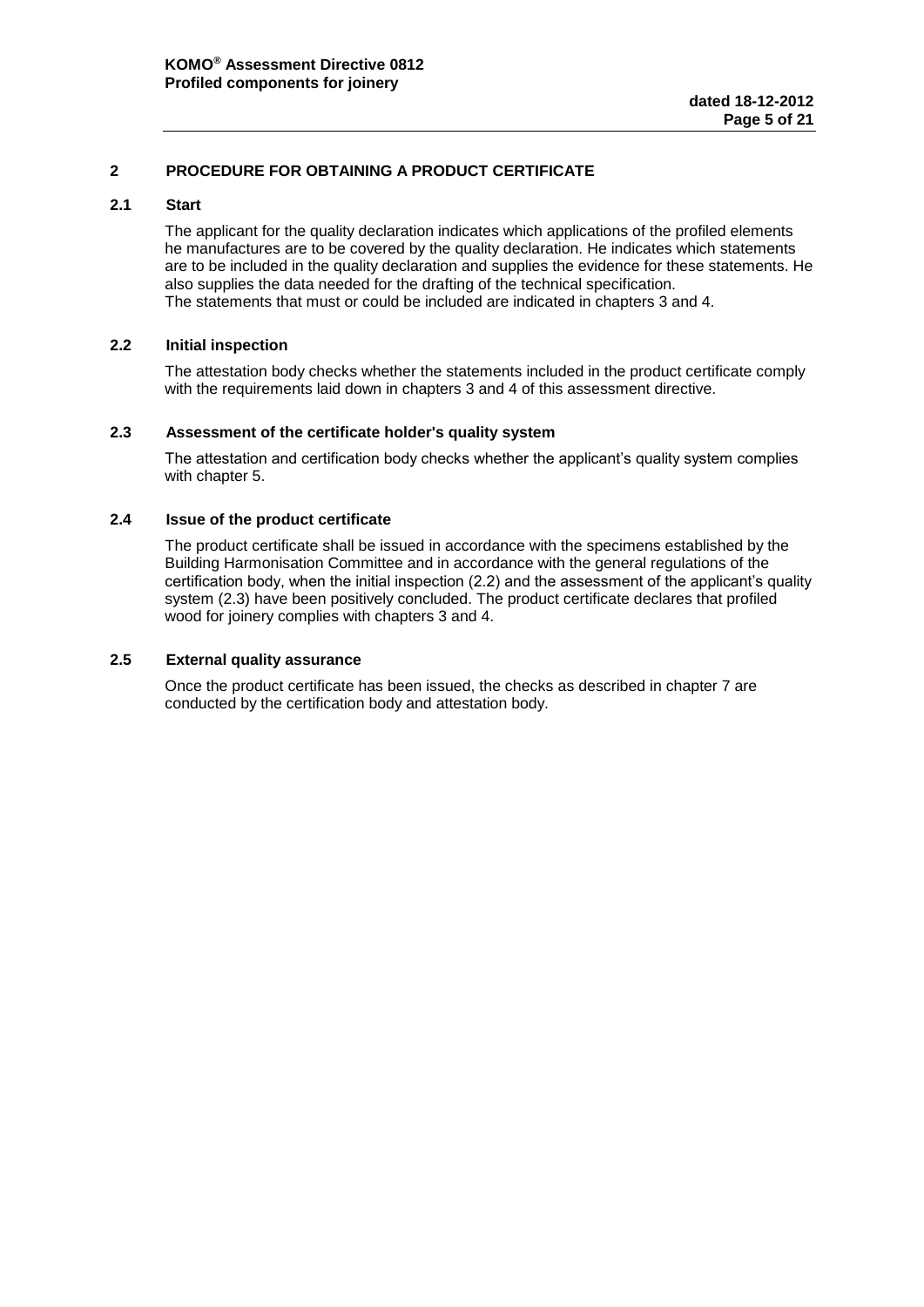# <span id="page-5-0"></span>**3 PRODUCT/PRODUCTION REQUIREMENTS**

#### <span id="page-5-1"></span>**3.1 Planing, milling and sandpapering**

The surface shall be mouldes sanded and repaired, or levelled in such a way that the complete surface (including around knots and other defects) is smooth (grit 150) so that a closed layer of paint can be applied.

Imperfections caused by machining shall not be in view on the visible faces. Please refer to SKH publication 06-02 for the definition of a closed layer of paint.

#### <span id="page-5-2"></span>**3.2 Tolerances**

The maximum allowable dimensional deviation for commercially available lengths shall not exceed  $\pm$  50 mm. The maximum allowable dimensional deviation for cut lengths shall not  $exceed + 0.5mm.$ 

The maximum allowable dimensional deviation in the profile shall not exceed  $\pm$  0.2 mm. The spring and twist of profiled components may not exceed 0.5% of the shortest length. The spring and twist of glazing beads, nose-shaped mouldings and profiles rebate laths may not exceed 5 mm per metre.

# <span id="page-5-3"></span>**3.3 Nominal dimensions**

The nominal dimensions shall comply with the requirements set down by the client. The height of the glazing beads, nose-shaped mouldings and threshold coverings at the position of their connection to the glass shall be adjusted to match the height of the rebate on the other side of the glass or to the required "protection height" of the edge of the glass.

The width of the glazing beads and nose-shaped mouldings at the position of the connection shall be as follows:

- at least 14 mm for single-layer glass;
- at least 15 mm for double-layer glass;
- at least 15 mm for triple-layer glass.

# <span id="page-5-4"></span>**3.4 Chamfers, rounding off and V-joints**

All visible free exterior corners of profiles for frames, windows and doors, such as glazing beads, nose-shaped mouldings, threshold coverings and profiles rebate laths that are exposed to the exterior climate during use, shall be provided with rounded off edges with a radius of at least 3 mm, provided that the top of frame thresholds and transoms have a radius greater than or equal to 4 mm. The enclosed exterior corners (in rebates) must be broken with slanting edges or provided with a radius greater than or equal to 1.5 mm.

Furthermore, where profiles meet wooden components (joints, etc.) the profiles must be provided with rounded off edges with a radius of 3 and/or 4 mm or with v-joints.

# <span id="page-5-5"></span>**3.5 Application of a coating system (finishing system), optional**

Profiled components can be provided with one or more primer layers or undercoat and topcoat layers all over. The cross-cut ends of custom-supplied and treated glazing beads, noseshaped mouldings, threshold coverings and profiles rebate laths must be sealed using a sealant that complies with the SKH publication 04-01 'Basis for the assessment of sealants for the joinery industry'. The scope of this product certificate includes the possibility of supplying profiled components with the following finishing classes: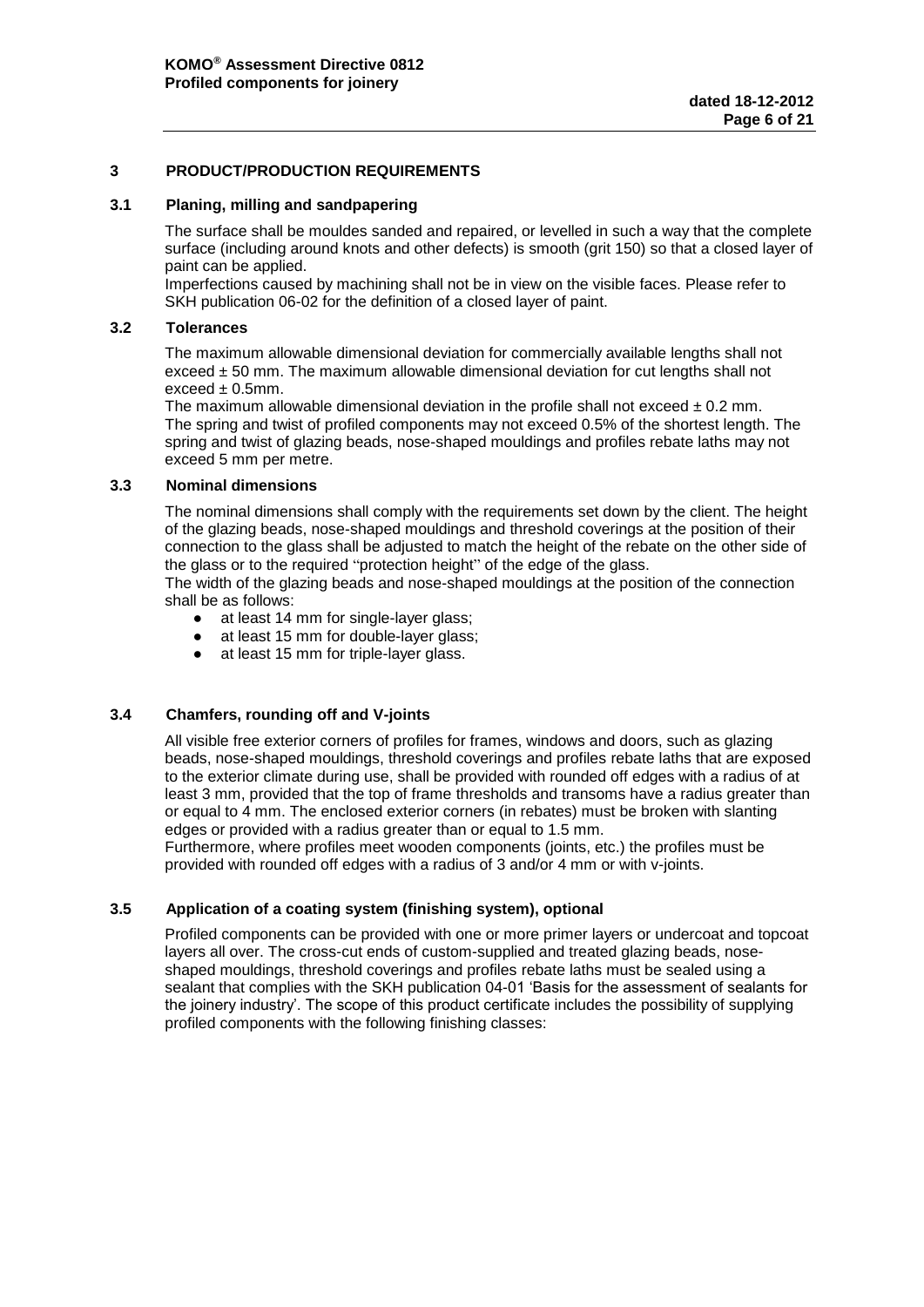- a. Provided with an undercoat or topcoat system that complies with the requirements of:
	- AD 0817 'Film-forming undercoat and topcoat systems on wood'. The coating is applied all over in accordance with the instructions of the paint supplier. If this is not possible the system may be applied in accordance with SKH publication 06-03 'Protocol for the finishing of wooden façade elements and wooden exterior doors on the basis of performance requirements'.
- b. Provided with a total primer system that complies with the requirements of:
	- AD 0814 'Film forming coatings on timber'. The coating is applied all over in two uniform layers with a total dry layer thickness of 100 um.
- c. Components may be supplied untreated.

# <span id="page-6-0"></span>**3.6 Storage and transport**

Unless the 'profiled components' have been provided with the paint system required for delivery, they must be kept in a dry area for storage and transport. This area shall be air conditioned such that it has a relative air humidity between 50 and 80% and a required application moisture content that complies with SKH publication 99-05 'List of approved timber species for application in façade joinery'.

Production, internal transport, storage and transport to the consumer shall take place in such a way that the properties provided are retained. Transport shall be performed in such a way that no damage or permanent changes in shape can occur. Profiled components that have been protected with the aforementioned surface treatment may be stored outside under cover with the underside of the elements being kept clear of the ground so that no contact is possible with water (about 0.1 m in the case of paved surfaces and 0.3 m in the case of unimproved ground). The sides of profiled components shall also be protected against the sun, rain and snow. If profiled components are stored under tarpaulins, sufficient space shall be left between the tarpaulins and the profiled components to permit the natural drying of the components.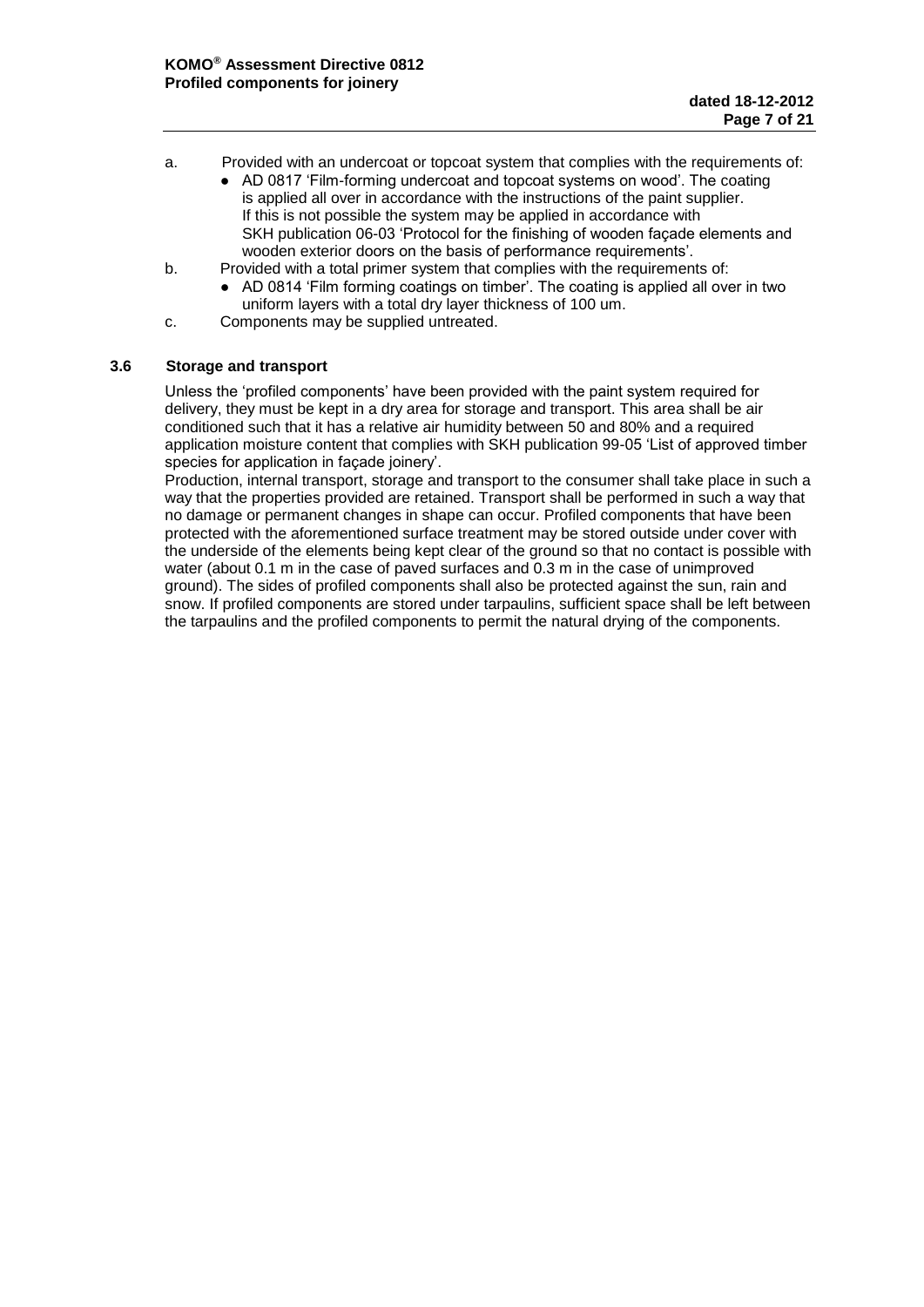# <span id="page-7-0"></span>**4 REQUIREMENTS WITH REGARD TO MATERIALS**

Materials not included in this chapter shall comply with the relevant standards or AD based upon their field of application.

# <span id="page-7-1"></span>**4.1 Timber**

The quality requirements for wood for profiled components relate to the permissibility of natural imperfections. For this chapter, the definitions and determination methods shall be taken from NEN 5461, unless otherwise stated.

# <span id="page-7-2"></span>**4.2 Timber species and durability class**

The timber species shall comply with the requirements set down in SKH publication 97-04 'Timber species for application in joinery'. Timber species listed in the SKH publication 99-05 'List of approved timber species for application in wooden façade joinery (frames, windows and doors)' comply with these requirements.

The durability class is as follows for each area of application:

- 1) Timber for glazing beads and nose-shaped mouldings (with the exception of ventilated glazing beads) for the affixing of glass, panels, grids, etc. and/or threshold coverings for the protection of the horizontal water transport components in wooden façade elements shall comply with durability class 1 or 2.
- 2) Timber for 'wooden profiles' for stiles and thresholds for wooden façade elements (frames and windows) shall comply with durability class 1 to 4;
- 3) Timber for the manufacture of wooden profiles for use on wooden exterior doors (such as nosing sills, meeting stiles and ornamental battens) shall comply with durability class 1 to 4;
- 4) Timber for wooden components for staircases (such as banisters, spindles, handrails, balusters, risers and covering strips) shall comply with durability classes 1 to 4. Timber species other than those listed in SKH publication 99-05 are allowed provided the timber complies with the requirements stated in Appendix 1 of this AD.

# <span id="page-7-3"></span>**4.3 Timber moisture content**

The timber moisture content depends upon the area of application.

- 1) The timber moisture content for glazing beads and nose-shaped mouldings for the affixing of glass, panels, grids, etc. and/or threshold coverings for the protection of horizontal water drainage components in wooden façade elements shall comply with the values in SKH publication 99-05;
- 2) The timber moisture content for timber for 'wooden profiles' for stiles and thresholds for wooden façade elements (frames and windows) shall comply with the values in SKH publication 99-05;
- 3) The timber moisture content for timber for the manufacture of wooden profiles for use on wooden exterior doors (such as nosing sills, meeting stiles and ornamental battens) shall comply with the values in SKH publication 99-05;
- 4) The timber moisture content of softwood staircase components shall be  $15 \pm 2\%$ (during manufacture). The timber moisture content of hardwood staircase components shall comply with the timber moisture percentages in SKH publication 99-05 (during manufacture). For timber species not included in SKH publication 99-05, the timber moisture percentage during production of wooden staircase components for staircases made of 1 timber species may not differ from one another by more than 4%, with a maximum value of 18%.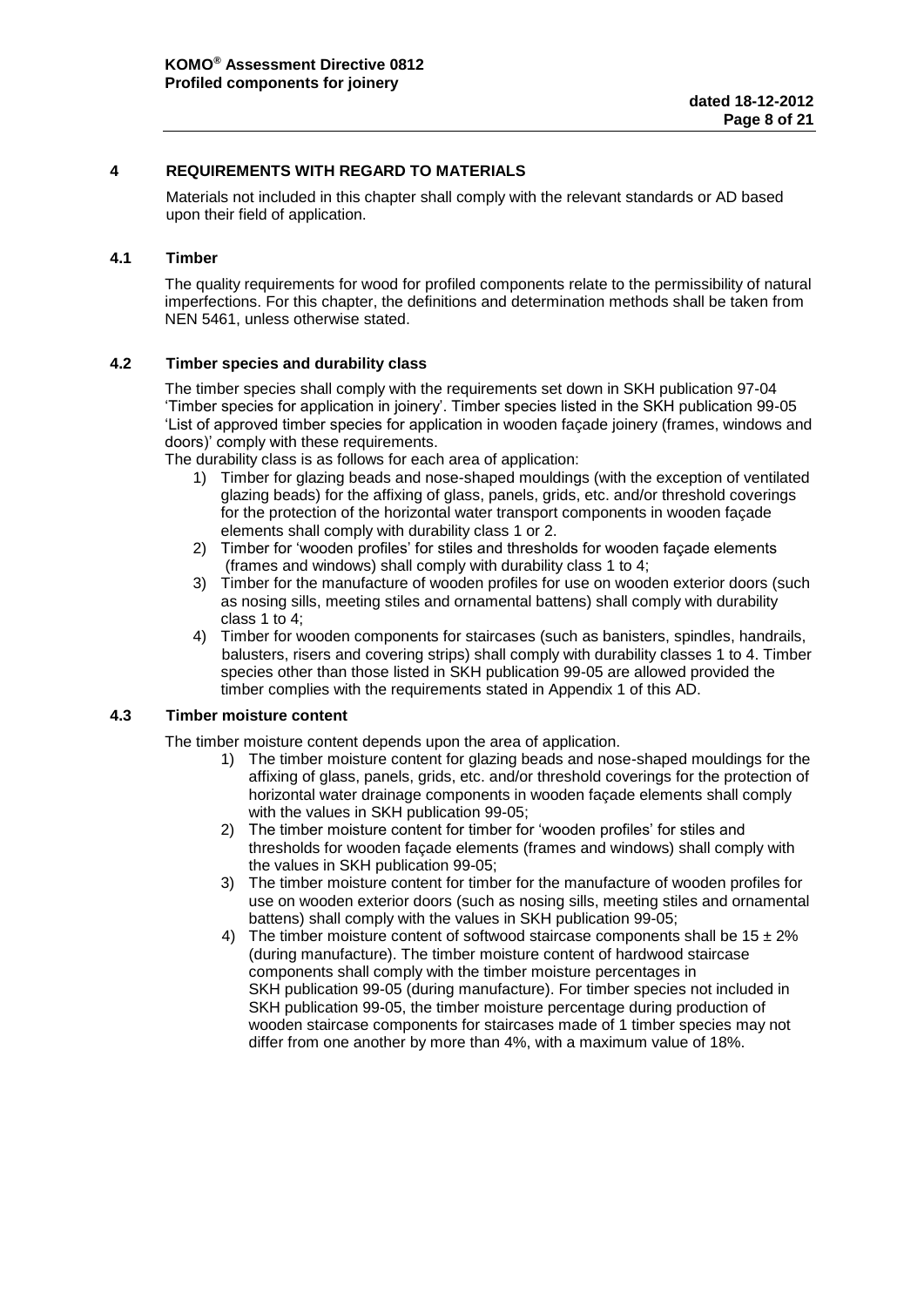# <span id="page-8-0"></span>**4.4 Timber quality**

The timber quality depends upon the area of application.

- 1) The timber quality for glazing beads and nose-shaped mouldings for glass, panels, grids, etc. and/or threshold coverings for the protection of the horizontal water drainage components in wooden façade elements shall comply with the timber quality requirements in SKH publication 99-05. Furthermore, the timber shall be free of imperfections in the sense of NEN 5461, with the exception of some scattered sound (not chipped) pin knots and pin holes. The slope of grain may not exceed 1:10. Sapwood is not allowed.
- 2) The timber quality of 'wooden profiles' for stiles and thresholds for wooden façade elements (frames and windows) shall comply with the quality requirements in SKH publication 99-05;
- 3) The timber quality for the manufacture of wooden profiles for use on wooden exterior doors (such as nosing sills, meeting stiles and ornamental battens) shall comply with the timber quality requirements in SKH publication 99-05;
- 4) The timber quality for wooden staircase components shall comply with the timber quality requirements in SKH publication 99-05 and Appendix 1 of this AD.

# <span id="page-8-1"></span>**4.5 Fingerjointed timber**

Fingerjointed timber for glazing beads, nose-shaped mouldings, threshold coverings, profiles and staircase components, or areas of application 1, 2, 3 and 4, must comply with the requirements in AD 1704-2 "Fingerjointed timber", with the additional condition that the timber shall be free of imperfections as described in paragraph 4.1. Class BGVT applies for glazing beads, nose-shaped mouldings, threshold coverings and profiles. Class B applies, as a minimum, for components of staircases.

# <span id="page-8-2"></span>**4.6 Optimised timber**

Optimised timber must comply with the requirements in AD 2902 "Optimised timber", with the additional condition that the timber shall be free of imperfections as described in paragraph 4.1.

# <span id="page-8-3"></span>**4.7 Modified timber**

Modified timber shall comply with the requirements laid down in AD 0605 "Modified timber", with the additional condition that the timber shall be free of imperfections as described in paragraph 4.1.

# <span id="page-8-4"></span>**4.8 Other materials**

If materials other than timber are used as components for joinery, the following additional conditions, as described in paragraphs 4.8.1 to 4.8.4, shall apply.

# **4.8.1 Hygroscopic properties**

Materials may not exhibit swelling of more than 4% in thickness and width or more than 0.1% in length. The materials are measured at an ambient air humidity of 50% and a temperature of 20 degrees Celsius, and at an ambient air humidity of 95% and a temperature of 20 degrees Celsius. The materials are conditioned for 72 hours.

# **4.8.2 Thermal properties**

Materials may not exhibit more than 0.1% expansion and contraction in thickness and width. The materials are measured at a temperature of -10 degrees Celsius and an air humidity of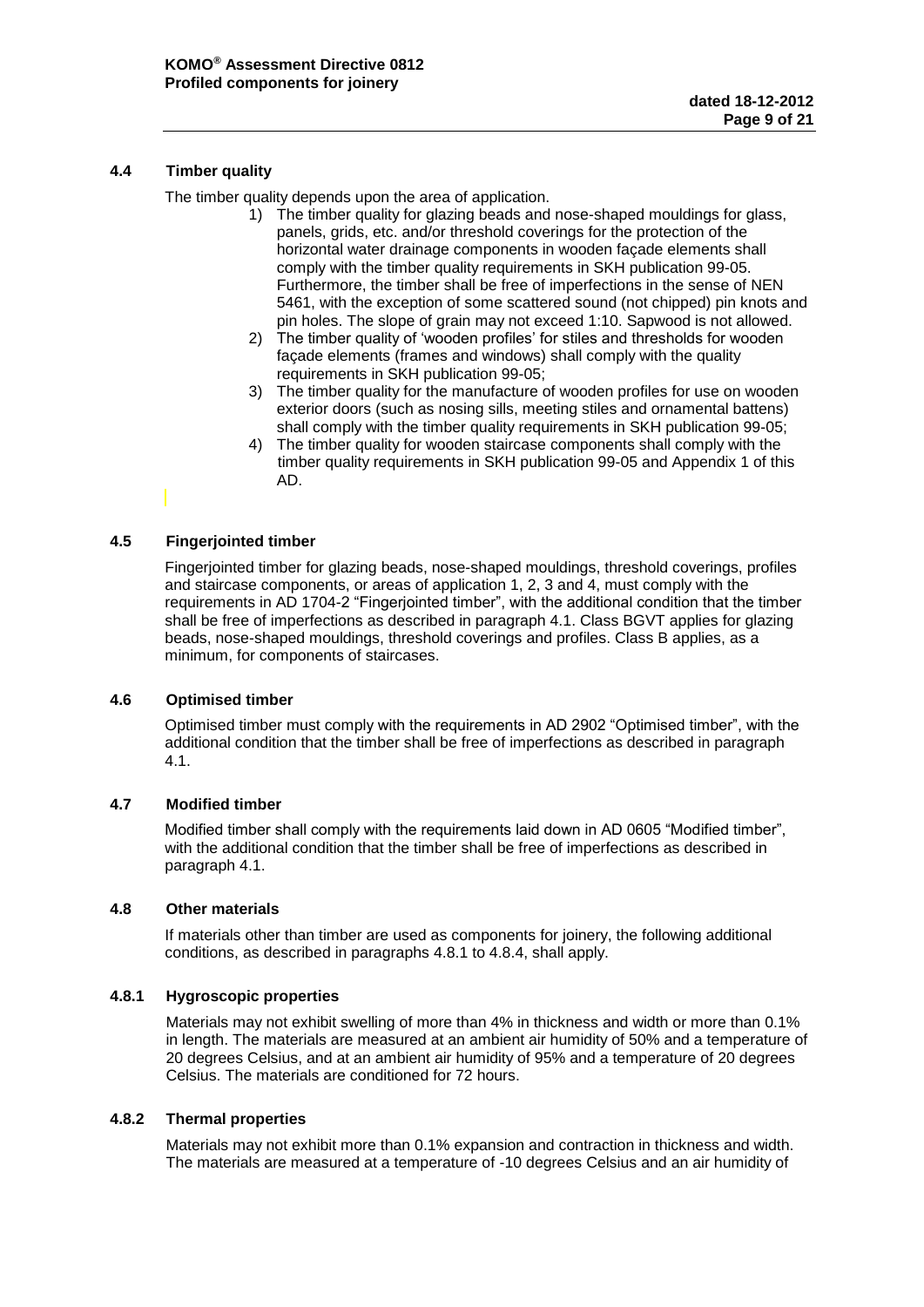65%, and at a temperature of +60 degrees Celsius and an air humidity of 65%. The materials are conditioned for 72 hours.

# **4.8.3 Bending strength**

The material shall withstand a minimum comparable moment equal to that of timber with a strength class C24. The moment capacity is calculated according to the formula below:

 $M_x = σ$  x W = σ x 1/6 x b x h<sup>2</sup> = 24 x 1/6 x a x b<sup>2</sup> = .... Nmm

 $M_y = σ x W = σ x 1/6 x h x b<sup>2</sup> = 24 x 1/6 x b x a<sup>2</sup> = ... Nmm$ 

The alternative material shall be able to withstand a minimum equivalent moment.

# **4.8.4 Finishing of materials**

If materials are to be finished, the materials shall be paintable using systems such as those mentioned in 4.6 and 4.7 of this AD. The adhesion of the coating to the materials shall comply with Class 0-1 of SKH publication 05-01 'Determination of the adhesion of paint onto wood'.

# <span id="page-9-0"></span>**4.9 Coatings**

All coatings must comply with AD 0814 'Film forming coatings for application to timber' or AD 0817 'Film forming undercoat and topcoat systems used in the timber industry'.

# <span id="page-9-1"></span>**4.10 Sealants**

Sealants must comply with the requirements as laid down in SKH publication 04-01. The products in the SKH publication 07-01 meet these requirements.

# <span id="page-9-2"></span>**4.11 Processing instructions**

Processing instructions must be supplied with profiled components for joinery. These processing instructions must cover topics including dimensional tolerances, the risk of mechanical damage and coatings. If treated profiled components are supplied, a painting recommendation shall be given.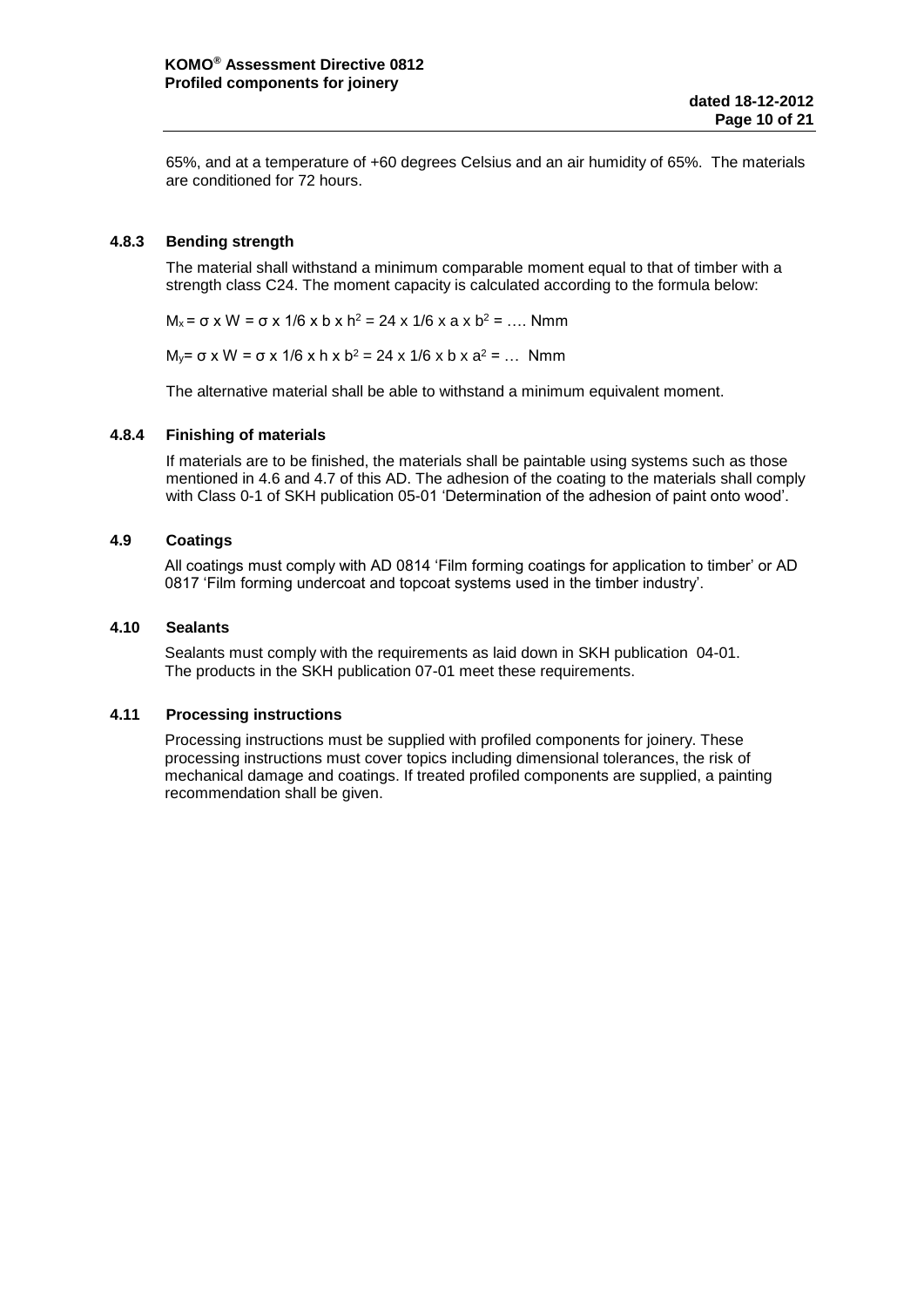# <span id="page-10-0"></span>**5 REQUIREMENTS REGARDING THE QUALITY SYSTEM**

#### <span id="page-10-1"></span>**5.1 General**

This chapter includes the requirements with which the producer's quality system must comply.

#### <span id="page-10-2"></span>**5.2 Responsibility**

The responsibility for the manufacturing process of the product and for internal quality monitoring and for the finished product lies with the producer.

#### <span id="page-10-3"></span>**5.3 Manager of the quality system**

Within the organisational structure, an official must be appointed who is charged with the management of the quality system.

# <span id="page-10-4"></span>**5.4 Quality system**

# **5.4.1 Document control**

The written procedures for inspection and testing must be assessed and approved for suitability and effectiveness by authorised persons in the company before they are issued. Document control must ensure that only valid documents are available for inspection and testing. The documents must be in Dutch, English or German.

#### <span id="page-10-5"></span>**5.5 Inspection and testing**

#### **5.5.1 Internal quality control**

The manufacturer shall implement an internal quality control; the following minimum components shall be included in this and laid down in writing:

- incoming inspection of raw material;
- workplace instructions (including inspection of the production process);
- inspection of paint coating(s) (SKH publication 98-04);
- end product inspection:
- inspection of measuring equipment;
- complaints recording system.

#### **5.5.2 Registration**

Records must be kept of the inspections and tests as described in the IQC scheme. Registered data must be kept for at least 10 years.

#### **5.5.3 Calibration**

Inspection, measuring and test equipment must be calibrated at least once a year. Records must be kept of this calibration.

#### **5.5.4 Supplies**

Raw materials, semi-manufactured products, etc., in regard to which reference is made to another assessment directive, must meet the requirements of the relevant assessment directive. The goods received must be inspected according to the IQC plan.

#### **5.5.5 Non-conformities in products**

Products or parts of products found to be non-compliant with requirements during the production process must be clearly recognisable as such. If necessary, corrective measures must be taken.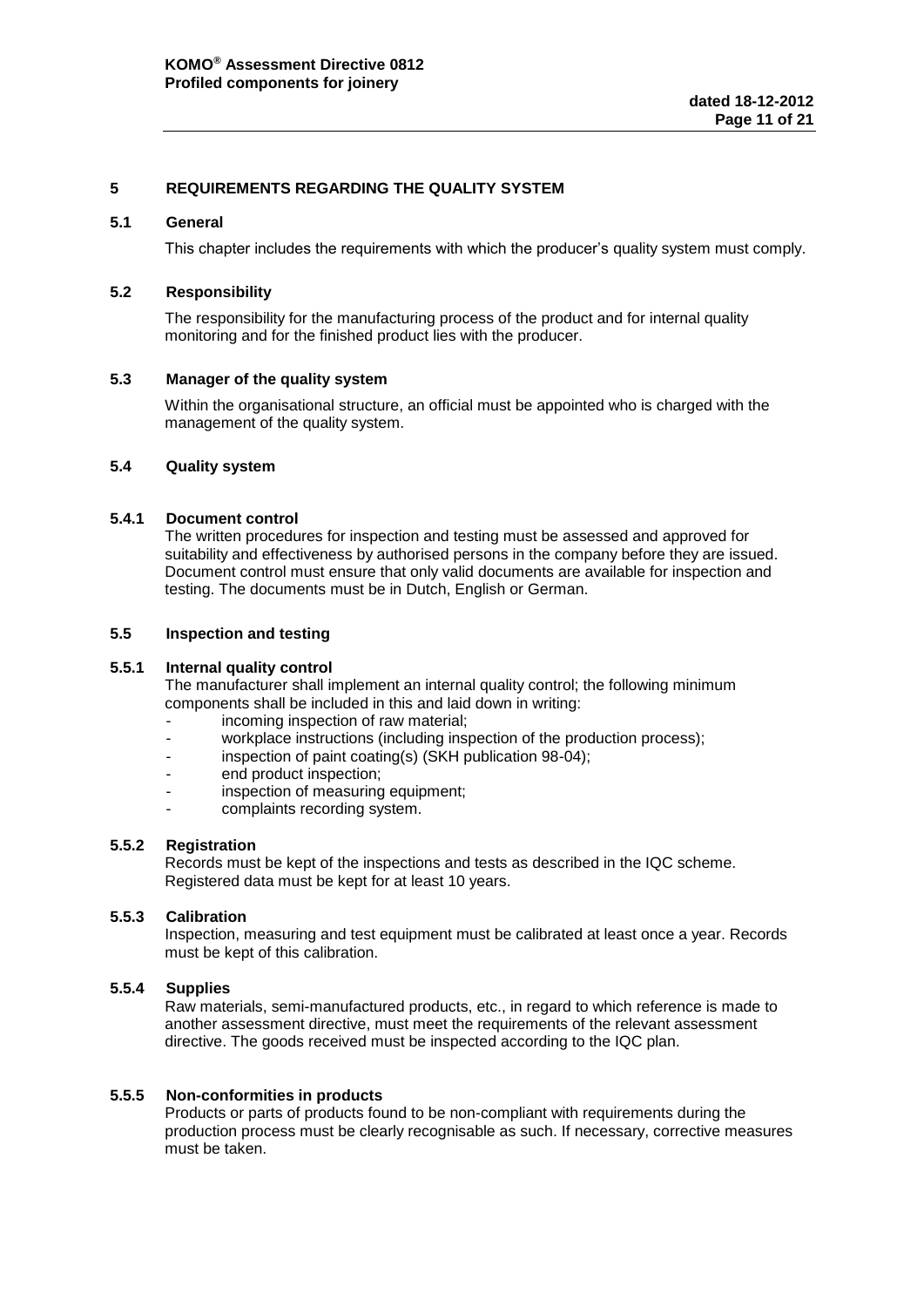# **5.5.6 Handling complaints**

The producer (holder of the product certificate) must demonstrably maintain a record of complaints and how they are handled for the product to which the product certificate and its application relates. There must be a statement regarding every complaint describing how the complaint was analysed and dealt with and any appropriate corrective measures subsequently taken.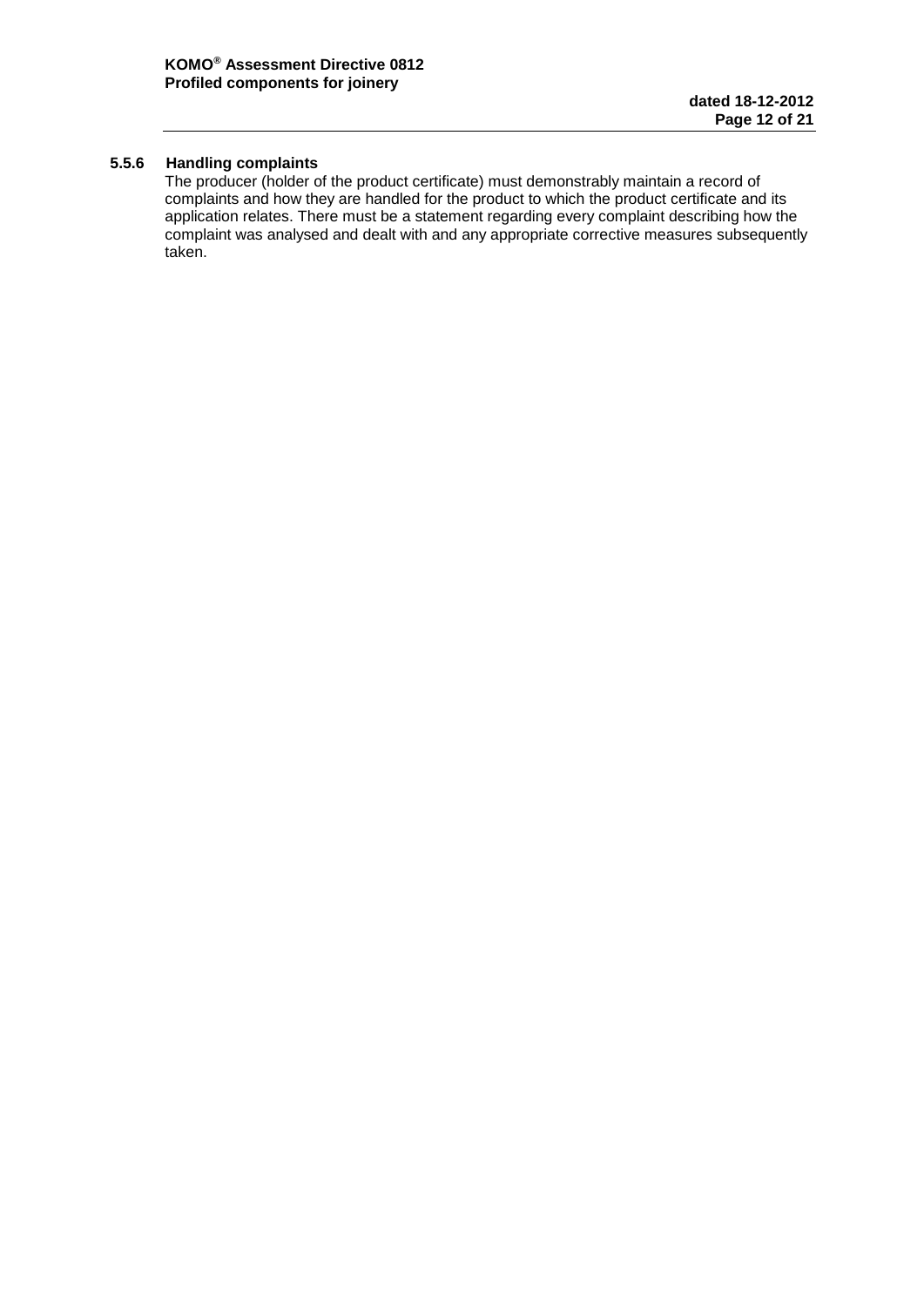# <span id="page-12-0"></span>**6 MARKING**

Glazing beads, nose-shaped mouldings, threshold coverings, profiles and staircase components supplied under the product certificate, or the packaging of these components, must be legibly marked with the finishing classes a, b or c and the KOMO® mark including:

- **the KOMO<sup>®</sup> word or logo (minimum size 5mm)**
- **product certificate number.**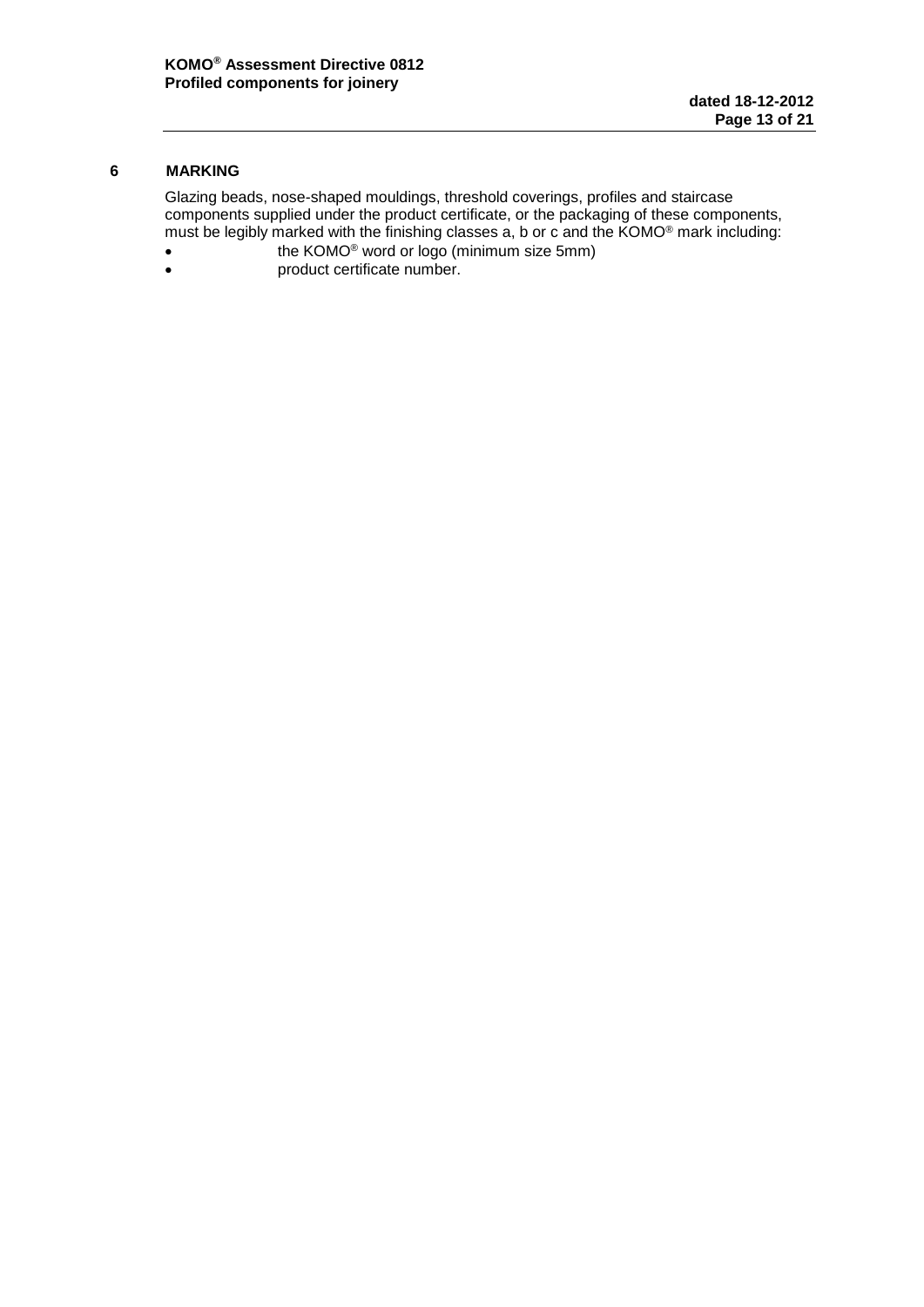# <span id="page-13-0"></span>**7 REQUIREMENTS REGARDING EXTERNAL INSPECTION**

# <span id="page-13-1"></span>**7.1 General**

External quality control is specified by the certification body in accordance with its product certification regulations.

#### <span id="page-13-2"></span>**7.2 Initial inspection**

During the initial inspection, the certification body checks whether the company in question complies with the requirements stated in this assessment directive. A report is prepared on the initial inspection. This report forms the basis for the issue of the KOMO® product certificate, to which certain conditions may be attached.

#### <span id="page-13-3"></span>**7.3 Annual inspection**

The certification body will check, without prior notice and at least four times a year, whether the technical specification has been continuously satisfied, whether production meets the specifications laid down by the manufacturer and agreed upon with the certification body, and whether the manufacturer's internal quality control scheme meets the requirements laid down in Chapter 5.

A written report is prepared of these checks. The aforementioned frequency of inspections can be adjusted on the recommendation of the Board of Experts.

Generally speaking, the certificate holder's country must be safe for the certification body's inspection visits. In case of a travel advisory issued by the Ministry of Foreign Affairs, the country will not be visited and the products will be inspected upon arrival in the Netherlands. In that case, the producer is obliged to notify the certification body, in good time and in writing, of the deliveries, including the time and location of receipt.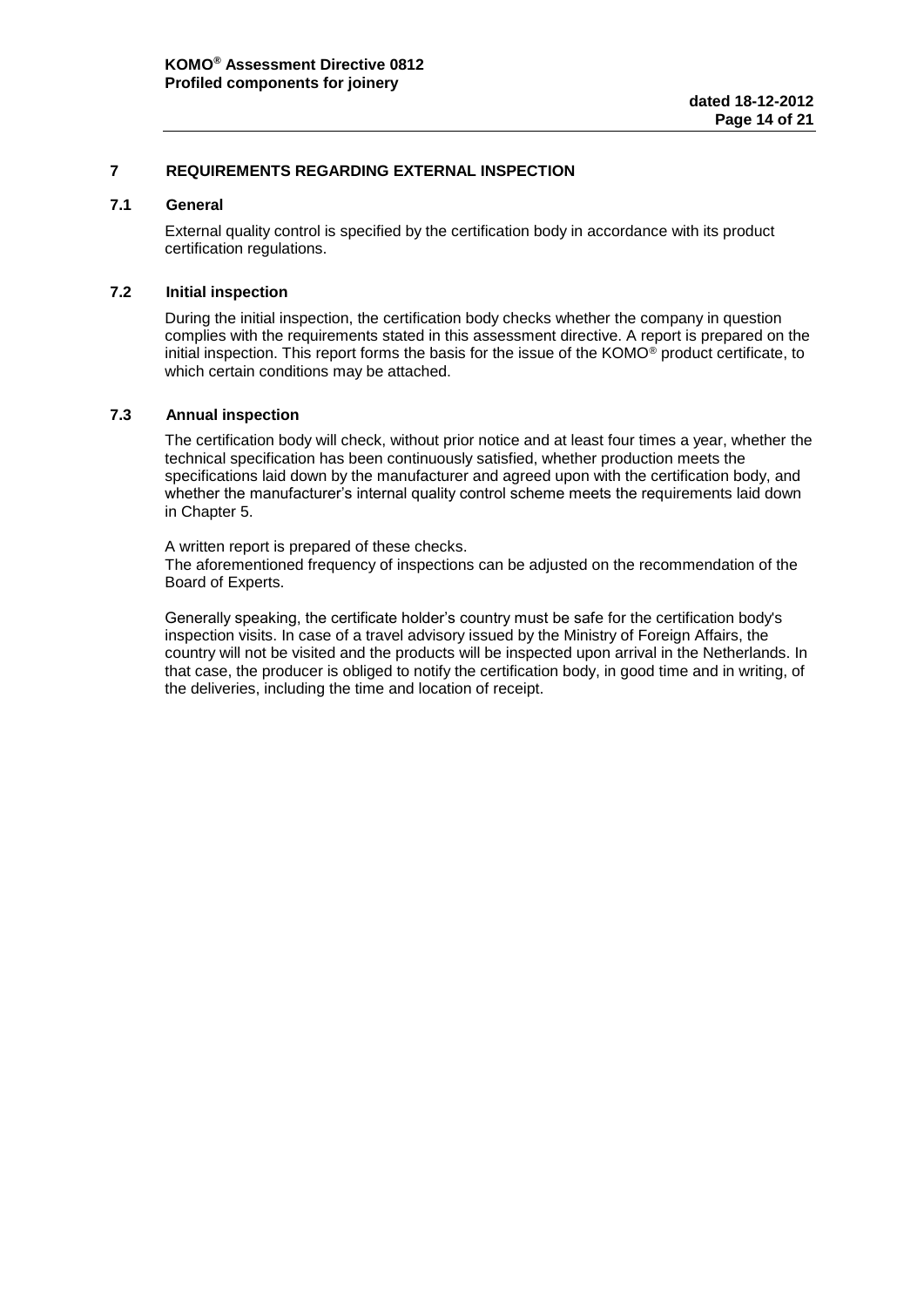# <span id="page-14-0"></span>**8 REQUIREMENTS REGARDING THE CERTIFICATION BODY**

#### <span id="page-14-1"></span>**8.1 General**

The certification body must comply with the requirements specified in NEN-EN 45011. In addition, the body must be accredited by the Dutch Accreditation Council for the scope of this assessment directive, or have initiated the application procedure for this.

The certification body must have a set of regulations, or an equivalent document, in which the general rules used for certification are specified. In particular these are:

- The general rules for performing the initial inspection, split up into:
	- The procedure for informing suppliers about the administrative processing of an application;
	- The procedure for implementing the inspection;
	- The procedure for deciding about acceptance based on the initial inspection.
- The general rules concerning the performance of inspections and the inspection aspects used;
- The measures to be taken by the certification body in the event of non-conformities;
- The rules for the termination of a certificate;
- The option of lodging an appeal against decisions or measures taken by the certification body.

# <span id="page-14-2"></span>**8.2 Certification staff**

The staff members concerned with the certification process are as follows:

- Inspector: tasked with carrying out the external inspections;
- Initial inspector: tasked with carrying out the initial inspection and assessing the reports of inspectors and laboratory technicians;
- Assessor: assessment of the inspector and initial inspector; decisions on the need for taking corrective measures.
- Decision-taker: tasked with taking decisions based on the initial inspections that have been carried out, continuation of certification on the basis of the completed inspections.

# <span id="page-14-3"></span>**8.3 Qualification requirements**

Staff involved in the certification process must be demonstrably qualified for the activities required. The following qualification requirements apply in respect of education, training, expertise and experience:

| <b>Certification staff</b>     | <b>Training</b>                                                    | <b>Expertise and Experience</b>                                                                                                                                                                           |
|--------------------------------|--------------------------------------------------------------------|-----------------------------------------------------------------------------------------------------------------------------------------------------------------------------------------------------------|
| Inspector<br>Initial inspector | Senior secondary<br>vocational<br>education level<br>('MBO' level) | - Production and application of profiled<br>components for joinery<br>- Training of ISO 9001 auditor<br>- Two years' experience in the timber industry                                                    |
| Assessor                       | Higher<br>professional<br>education level<br>('HBO' level)         | - Architecture training or other type of training<br>- Production and application of profiled<br>components for joinery<br>- At least two years' experience at management<br>level in the timber industry |
| Decision maker                 | Higher<br>professional<br>education level<br>('HBO' level)         | - Management experience or equivalent<br>- Certification or equivalent<br>- Accreditation criteria or equivalent<br>- Knowledge of relevant certification systems                                         |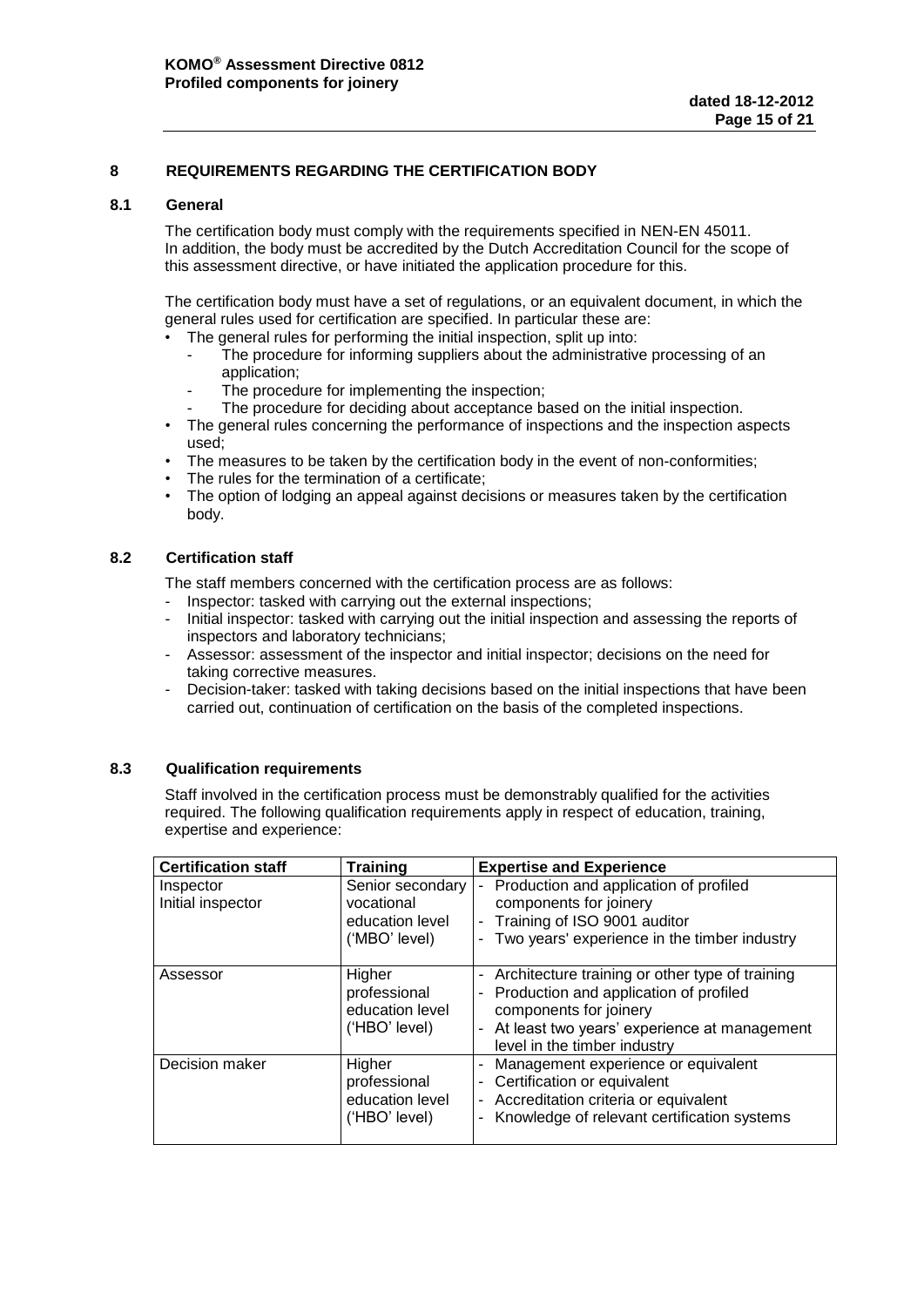Certification staff must be demonstrably qualified by means of assessing training and experience based on the requirements mentioned above. If qualification is based on different criteria, this must be recorded in writing.

# <span id="page-15-0"></span>**8.4 Report to the Board of Experts**

The certification body reports at least annually about the work done for the specific field of certification. In this report the following aspects must be addressed:

- Changes in the number of certificates (new/ended);
- Number of inspections performed in relation to the prescribed frequency;
- Results of the inspections.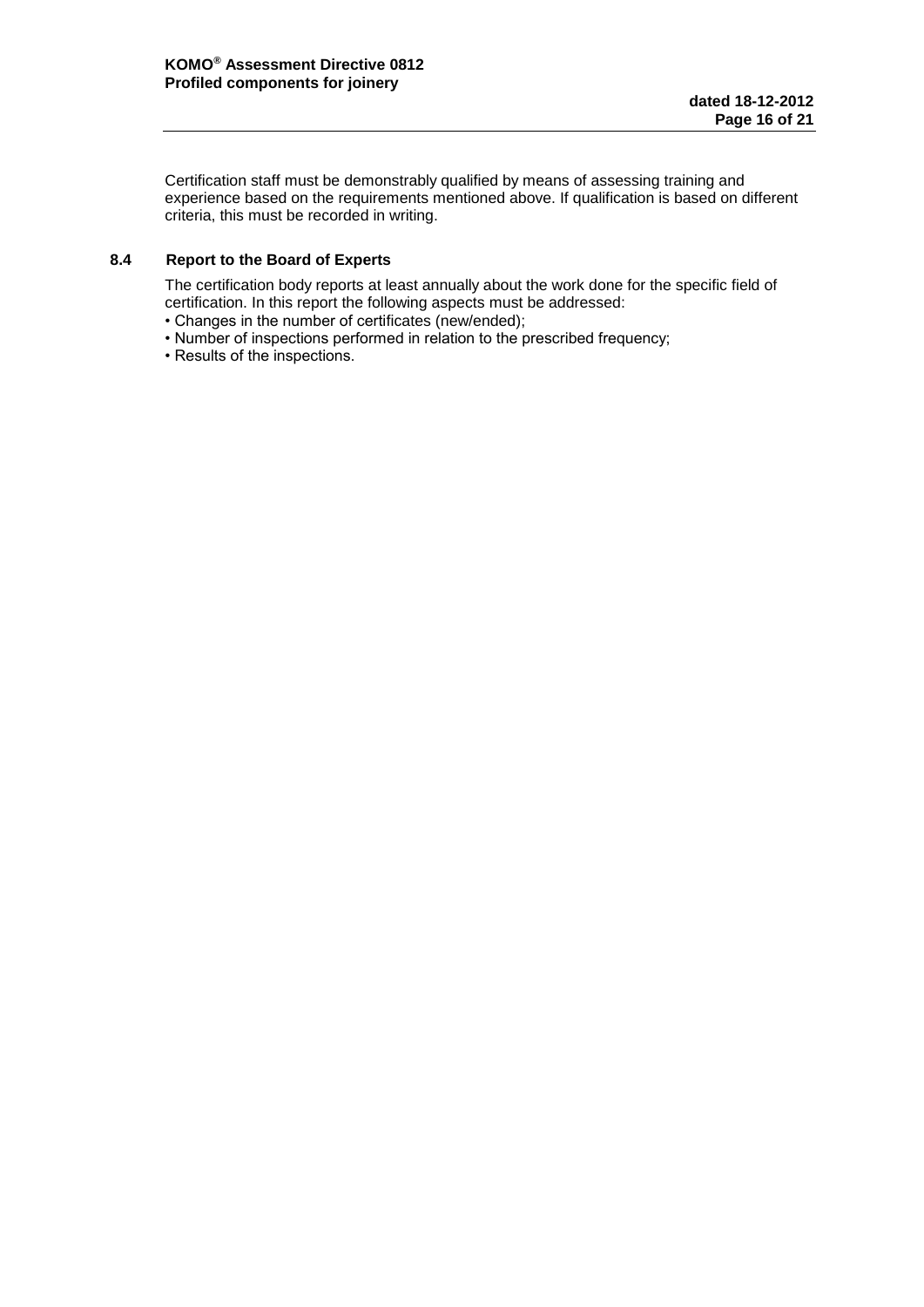# <span id="page-16-0"></span>**9 LIST OF DOCUMENTS REFERRED TO**

# **Check that these are complete and up to date**

| NEN 45011: 1998             | General requirements for bodies operating product<br>certification systems                                                    |
|-----------------------------|-------------------------------------------------------------------------------------------------------------------------------|
| NEN 5461:1999/A1:2004       | Quality requirements for timber (KVH 2000) - Sawn timber and<br>round wood - General part                                     |
| NEN 5466:2010               | Quality requirements for timber (KVH 2000) - European<br>softwood sorted according to external characteristics                |
| NEN-EN 338: 2009            | Structural timber - Strength classes                                                                                          |
| ISO 9001:2008-11            | Quality management systems - Requirements                                                                                     |
| AD 0605:2003                | Modified timber                                                                                                               |
| AD 0810:2004                | Aluminium profiles for façade elements                                                                                        |
| AD 0814: 2005               | Film forming coatings on timber                                                                                               |
| AD 0817:2010                | Film forming undercoat and topcoat systems on wood                                                                            |
| AD 1704-2: 2004             | Fingerjointed timber for non-load bearing applications                                                                        |
| AD 2902:2008                | Optimised timber for non-load bearing applications                                                                            |
| SKH publication 97-04: 2009 | Basis for assessment 'Timber species for use in façade<br>joinery; requirements and methods of determination'                 |
| SKH publication 98-04: 2011 | Conditions and internal checks for the finishing of<br>façade joinery with water-soluble paints in the joinery industry       |
| SKH publication 99-05: 2011 | List of approved timber species for application in wooden<br>façade elements (frames, windows and doors)                      |
| SKH publication 04-01:2011  | Basis for the assessment of sealants for the joinery industry                                                                 |
| SKH publication 05-01:2005  | Determination of the adhesion of paint onto wood                                                                              |
| SKH publication 06-02: 2011 | Assessment of the quality of the encapsulation of a paint film<br>on wood                                                     |
| SKH publication 06-03: 2011 | Protocol for the finishing of wooden façade elements and<br>wooden exterior doors on the basis of performance<br>requirements |
| SKH publication 07-01: 2012 | Overview of permitted sealants for the joinery industry                                                                       |
|                             |                                                                                                                               |

\*\*) For the correct publication date of this SKH publication, please consult the SKH website.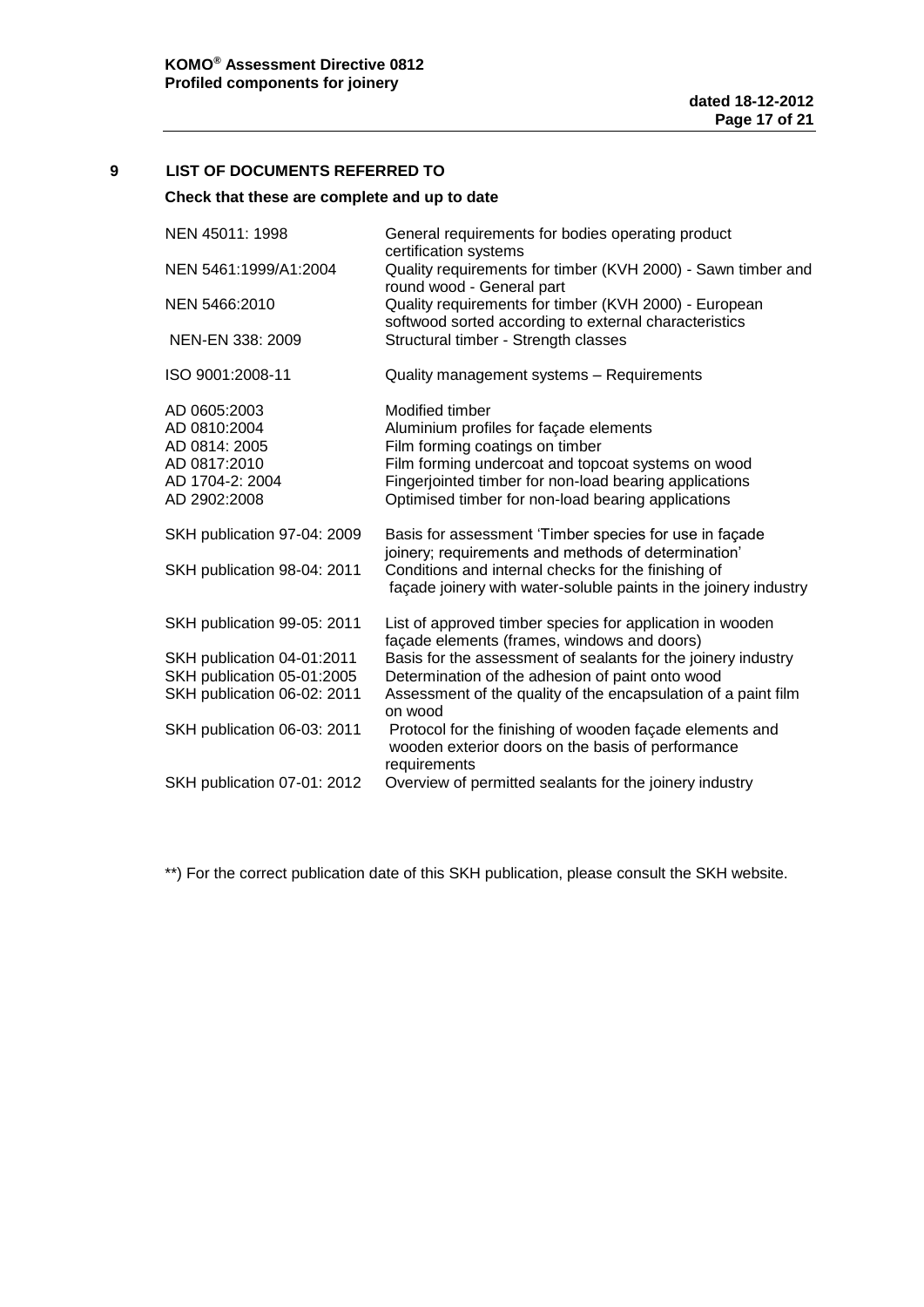# <span id="page-17-0"></span>**APPENDIX 1: Timber quality of softwood and hardwood for staircase components of staircases and cornicing**

For reasons of strength, at least timber quality class C according to NEN 5466, heart-free, with a timber moisture content of 15 +/- 2% and strength class **C18** in accordance with NEN-EN 338 must be used for steps, stringers en spindles of wooden staircases and cornicing. For deformations, a minimum timber quality of class B according to NEN 6068 applies.

Any defects not specifically mentioned are not allowed. This table applies for softwood with a covering finish.

| Requirements for softwood C (C18) in the finished product (max. allowed) |                          |                                  |                                            |
|--------------------------------------------------------------------------|--------------------------|----------------------------------|--------------------------------------------|
|                                                                          |                          |                                  |                                            |
| Grub holes                                                               |                          |                                  |                                            |
| - No chance of propagation                                               |                          |                                  | Allowed                                    |
| Maximum slope of grain                                                   |                          |                                  | 1:7                                        |
| Growth ring width                                                        |                          |                                  | 6                                          |
|                                                                          |                          | Number of resin pockets per m    | $\Omega$                                   |
| Heart                                                                    |                          |                                  |                                            |
| - heart free                                                             |                          |                                  | Allowed                                    |
| - virtually heart free                                                   |                          |                                  | Allowed                                    |
| - sawn through the heart                                                 |                          |                                  | Not allowed                                |
| - boxed heart                                                            |                          |                                  | Not allowed                                |
| Knots                                                                    |                          |                                  |                                            |
| - hard and solid                                                         |                          |                                  | Allowed                                    |
| - centre                                                                 | wood width $\leq$ 190 mm |                                  | 45 mm                                      |
| line                                                                     |                          | wood width > 190 mm              | 60 mm                                      |
| Maximum                                                                  |                          |                                  |                                            |
| <b>Reaction wood</b>                                                     |                          |                                  | Max. 10% of the surface                    |
| Cracks                                                                   |                          | Hairline cracks                  | Allowed                                    |
|                                                                          |                          | Contraction                      | Allowed to a limited degree. Max. $\leq$ 2 |
|                                                                          |                          | (drying) cracks                  | mm wide and 100 mm long                    |
| Fungal attack                                                            |                          |                                  |                                            |
| - Blue to grey                                                           |                          |                                  | Max. 10% of the surface                    |
| Sapwood                                                                  |                          |                                  | Allowed                                    |
|                                                                          |                          | Discolouration due to weathering | Allowed to a limited degree                |
| Deformation:                                                             |                          |                                  |                                            |
| - bend per 2 m wood length                                               |                          |                                  | 8 mm                                       |
|                                                                          |                          | - curvature per 2 m wood length  | 4 mm                                       |
| - warp per 2 m wood length                                               |                          |                                  | 4 mm                                       |
|                                                                          |                          | - hollow per 100 mm wood length  | $2 \, \text{mm}$                           |

#### Timber quality of hardwood

Hardwood to be used for the manufacture of hardwood components of staircases and accessories shall at least be free of defects that have a severe detrimental effect upon the structural loading and/or wear resistance, such as spiral grain, blisters, voids, large longitudinal and drying cracks, upset shake (felling shake), reaction wood, brittle or spongy heart and boxed heart.

Aesthetic imperfections such as a limited number of pinholes/shotholes and contraction cracks/hairline cracks which are inherent to the wood type used are allowed. Other aesthetic imperfections expressly accepted by the client are also allowed.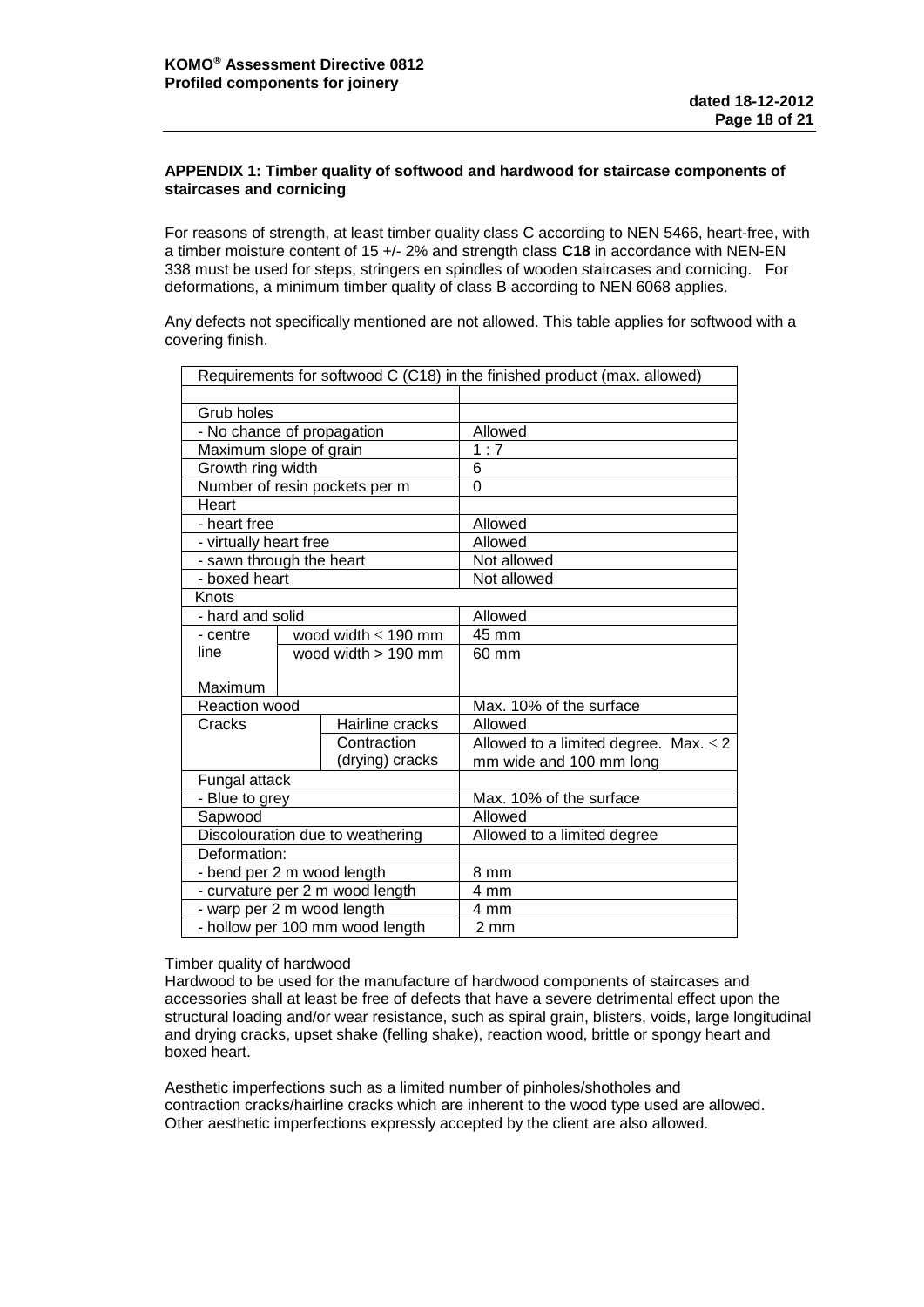| Requirements of hardwood (general) in the end product |                             |  |
|-------------------------------------------------------|-----------------------------|--|
|                                                       |                             |  |
| Spiral growth, blisters, voids                        | Not allowed                 |  |
| Growth of longitudinal and drying                     | Not allowed                 |  |
| cracks                                                |                             |  |
| Upset shake (felling shake)                           | Not allowed                 |  |
| Reaction wood                                         | Not allowed                 |  |
| <b>Brittle heart</b>                                  | Not allowed                 |  |
| Boxed heart                                           | Not allowed                 |  |
| Pinholes/shotholes                                    | Allowed to a limited degree |  |
| Contraction cracks / hairline cracks                  | Allowed to a limited degree |  |
| Maximum slope of grain                                | 1:7                         |  |
| Deformation:                                          |                             |  |
| - bend per 2 m wood length                            | 8 mm                        |  |
| - curvature per 2 m wood length                       | 4 mm                        |  |
| - warp per 2 m wood length                            | 4 mm                        |  |
| - hollow per 100 mm wood length                       | 2 mm                        |  |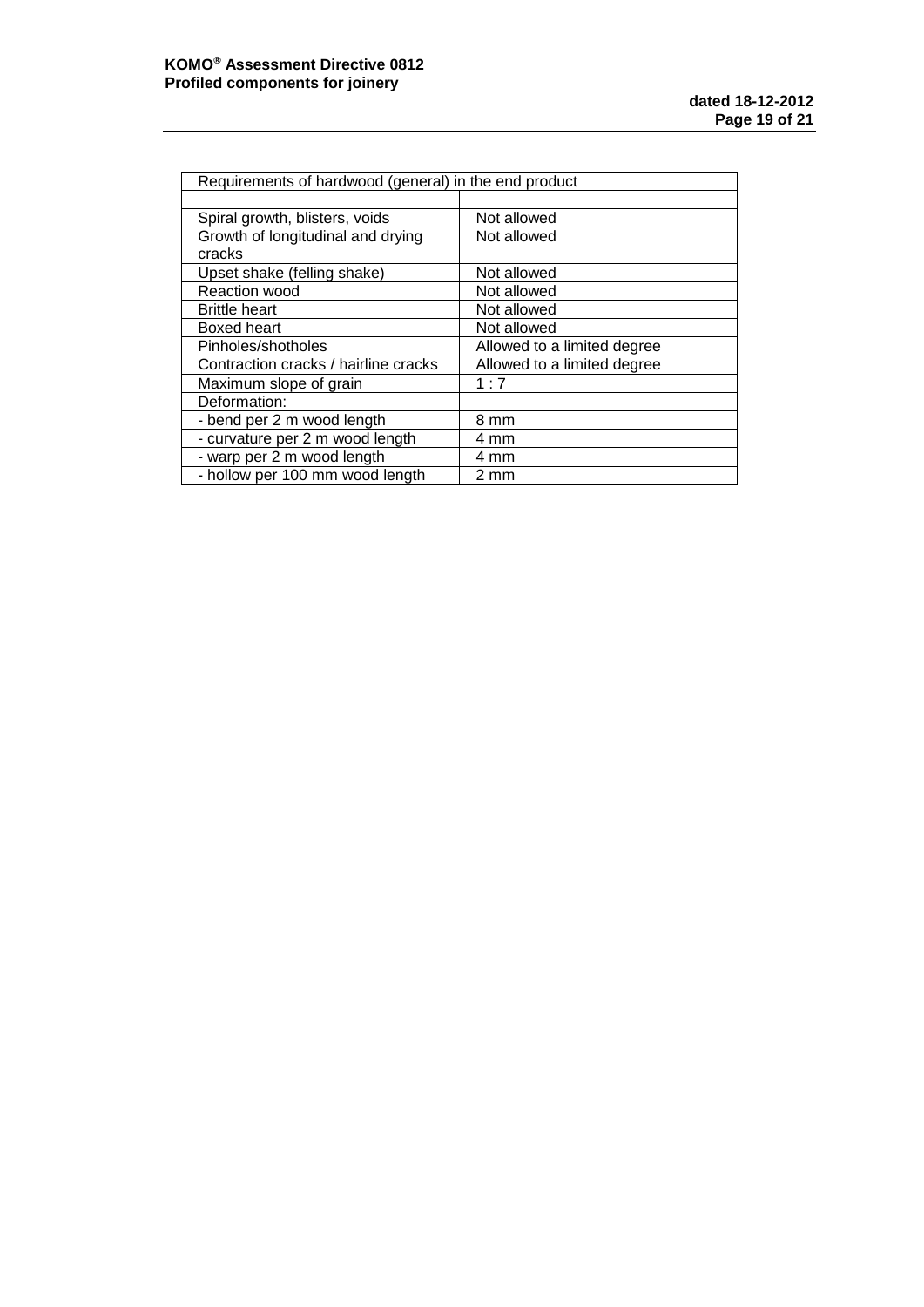# <span id="page-19-0"></span>**APPENDIX 2: Specimen of KOMO® Product Certificate**

KOMO® Product Certificate

Name *(CB)* Logo *(CB)* Address *(CB)* Telephone number *(CB)* Fax number *(CB)*

# **PROFILED COMPONENTS FOR JOINERY Number: «certificate number»**

**Issued: «date» Replaces: «replaces»**

**Producer Factory at Importer** 

# **Declaration by (CB name)**

This product certificate is issued on the basis of AD 0812 'Profiled components for joinery' dated (date), issued in accordance with the (CB) regulations for certification.

#### **(CB name) declares that:**

- there is legitimate confidence that the profiled components for joinery manufactured by the producer continuously comply with the technical specifications laid down in this product certificate, provided that the profiled components for joinery are marked with the KOMO® mark in a manner indicated in this product certificate.
- the building units that have been assembled with these profiled components for joinery deliver the performance that is described in this product certificate provided that:
	- o the product is manufactured in compliance with the instructions and/or processing methods laid down in this product certificate.
	- o the application requirements specified in this product certificate are met.

(CB name) declares that no inspection is made of the production of the other components of the building units or of the manufacturing of the building units for this product certificate.

#### For *(CB)*: (name), director

This certificate is included in the overview of KOMO quality declarations on the website of the KOMO Foundation: www.komo.nl.

Users of this product certificate are advised to check whether this certificate is still valid; to do this please refer to the (CB website):

This product certificate consists of (number) pages.